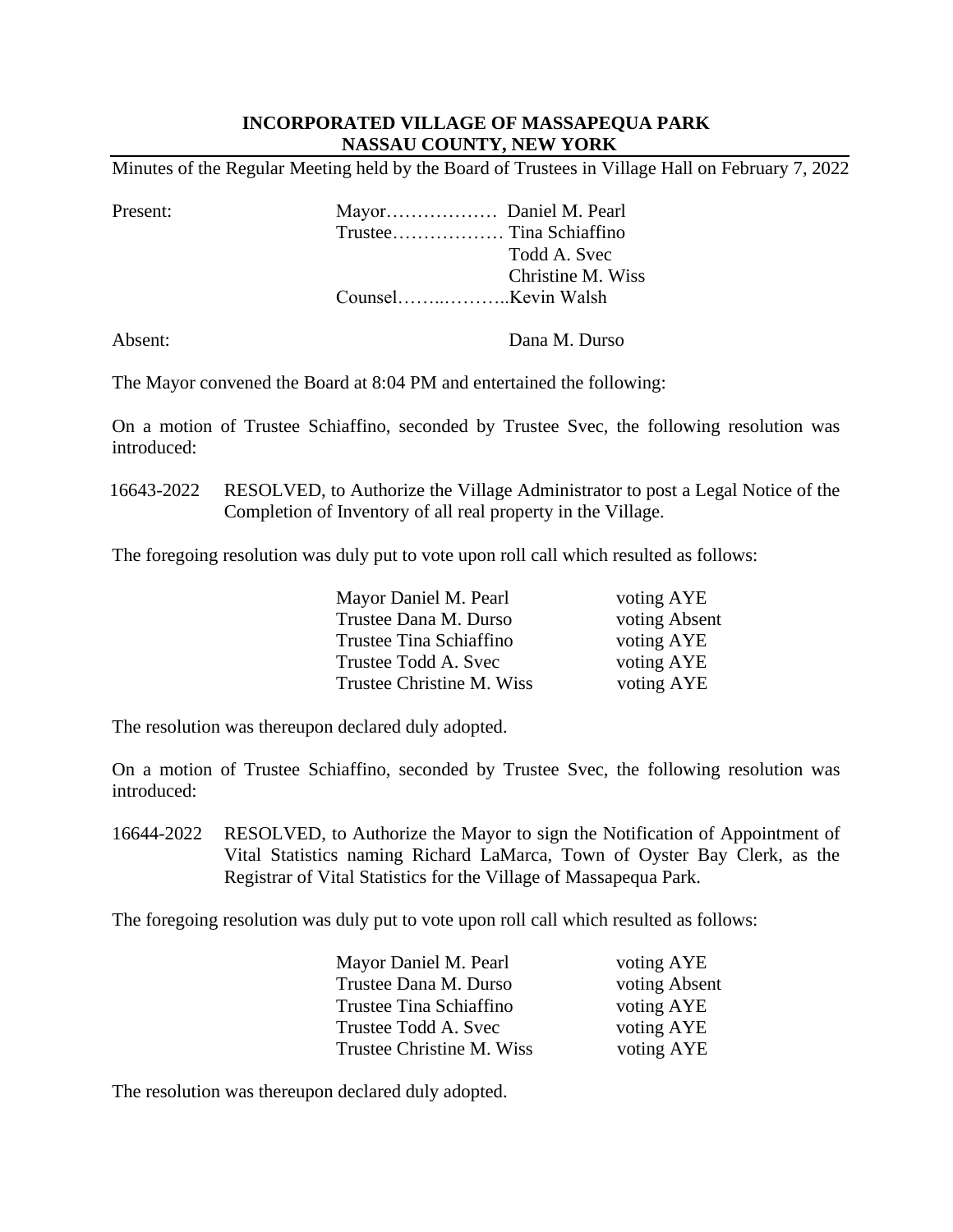On a motion of Trustee Schiaffino, seconded by Trustee Svec, the following resolution was introduced:

16645-2022 RESOLVED, to Approve a request to solicit from Verizon, 741 Zeckendorf Boulevard, Garden City, New York 11530.

The foregoing resolution was duly put to vote upon roll call which resulted as follows:

| Mayor Daniel M. Pearl     | voting AYE    |
|---------------------------|---------------|
| Trustee Dana M. Durso     | voting Absent |
| Trustee Tina Schiaffino   | voting AYE    |
| Trustee Todd A. Svec      | voting AYE    |
| Trustee Christine M. Wiss | voting AYE    |
|                           |               |

The resolution was thereupon declared duly adopted.

 On a motion of Trustee Schiaffino, seconded by Trustee Svec, the following resolution was introduced:

 16646-2022 RESOLVED, to Approve a request to solicit from Long Island Adult & Teen Challenge, PO Box 1155, West Babylon, New York 11704.

The foregoing resolution was duly put to vote upon roll call which resulted as follows:

| Mayor Daniel M. Pearl     | voting AYE    |
|---------------------------|---------------|
| Trustee Dana M. Durso     | voting Absent |
| Trustee Tina Schiaffino   | voting AYE    |
| Trustee Todd A. Svec      | voting AYE    |
| Trustee Christine M. Wiss | voting AYE    |

The resolution was thereupon declared duly adopted.

On a motion of Trustee Schiaffino, seconded by Trustee Svec, the following resolution was introduced:

16647-2022 RESOLVED, to Approve a request from the Massapequa Fire Department to hang a banner on the LIRR train trestle for recruitment purposes.

The foregoing resolution was duly put to vote upon roll call which resulted as follows:

| Mayor Daniel M. Pearl     | voting AYE    |
|---------------------------|---------------|
| Trustee Dana M. Durso     | voting Absent |
| Trustee Tina Schiaffino   | voting AYE    |
| Trustee Todd A. Svec      | voting AYE    |
| Trustee Christine M. Wiss | voting AYE    |